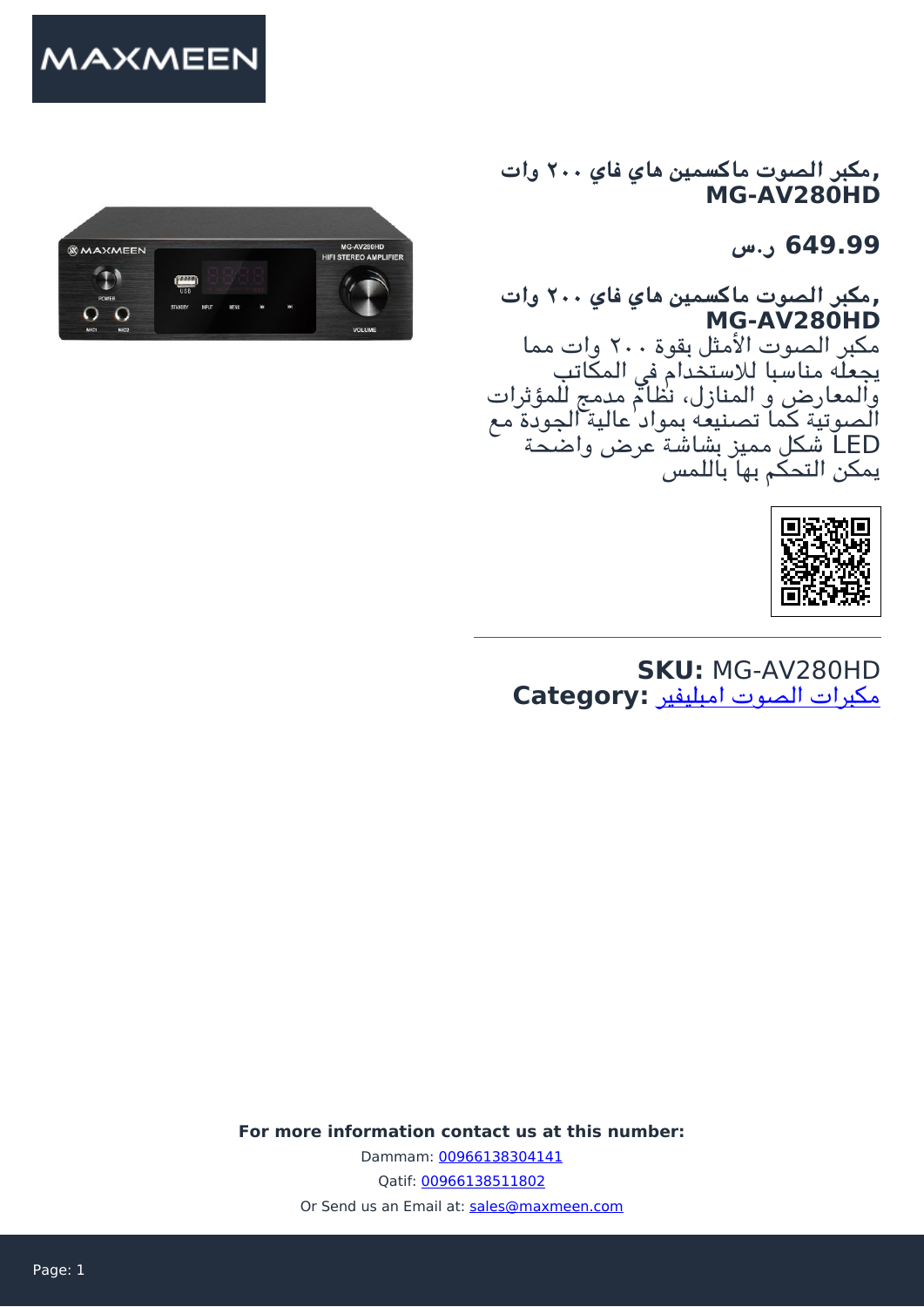

## **PRODUCT DESCRIPTION**

## **الاستخدامات مبر الصوت المناسب لجميع**

مكبر الصوت الأمثل بقوة ٢٠٠ وات مما يجعله مناسبا للاستخدام في المكاتب والمعارض و المنازل. **مميزات الجهاز** • يحتوي مبر الصوت عل نظام مدمج للمؤثرات الصوتية • تم تصنيعه بمواد عالية الجودة مع شل مميز يمكن التحكم بها باللمس LED • شاشة عرض واضحة • USB/ AUX1/ AUX2/ Optical/ Coaxial/ two HDMI input(PCM)/ HDMI output / ARC function/ USB منفذين مخصصين للاقطات الصوتية مع مفتاحين للتحم بقوة الصوت و الصدى • • Sub Audio out for active subwoofer **Parameters Technical** التحم بالجهاز بشل كامل عن بعد باستخدام الريموت كنترول • • Rated Power : 100W\*2/max • Frequency Response : 20Hz - 20KHz • Input sensitivity: 300MV • Output Impedance: 4-8 ohms • S/N Ratio: >75dB • Input power: 220/240V - 50/60Hz • Consumption Power: 120W • Overall Dimension 220W\*200D\*65H mm **لجميع المناسب الصوت برم الاستخدامات**

**For more information contact us at this number:**

Dammam: [00966138304141](#page--1-0)

Qatif: [00966138511802](#page--1-0)

Or Send us an Email at: [sales@maxmeen.com](mailto:sales@maxmeen.com)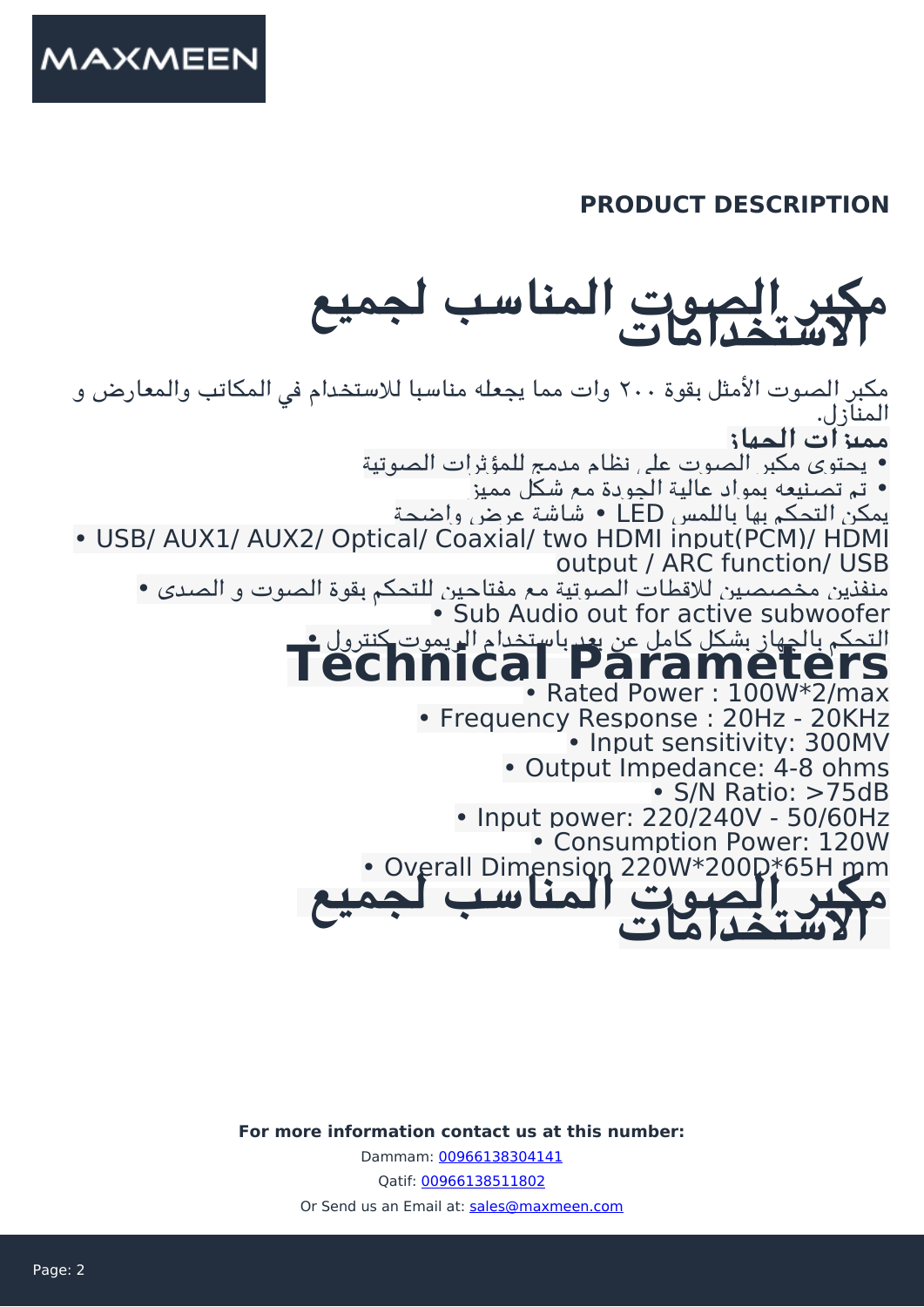

مكبر الصوت الأمثل بقوة ٢٠٠ وات مما يجعله مناسبا للاستخدام في المكاتب والمعارض و المنازل. **مميزات الجهاز** • يحتوي مبر الصوت عل نظام مدمج للمؤثرات الصوتية • تم تصنيعه بمواد عالية الجودة مع شل مميز يمكن التحكم بها باللمس LED ∙ شاشة عرض واضحة • USB/ AUX1/ AUX2/ Optical/ Coaxial/ two HDMI input(PCM)/ HDMI output / ARC function/ USB منفذين مخصصين للاقطات الصوتية مع مفتاحين للتحم بقوة الصوت و الصدى • • Sub Audio out for active subwoofer **Parameters Technical** التحم بالجهاز بشل كامل عن بعد باستخدام الريموت كنترول • • Rated Power : 100W\*2/max • Frequency Response : 20Hz - 20KHz • Input sensitivity: 300MV • Output Impedance: 4-8 ohms • S/N Ratio: >75dB • Input power: 220/240V - 50/60Hz • Consumption Power: 120W • Overall Dimension 220W\*200D\*65H mm  **مبر الصوت المناسب لجميع الاستخدامات** 

**For more information contact us at this number:**

Dammam: [00966138304141](#page--1-0) Qatif: [00966138511802](#page--1-0) Or Send us an Email at: [sales@maxmeen.com](mailto:sales@maxmeen.com)